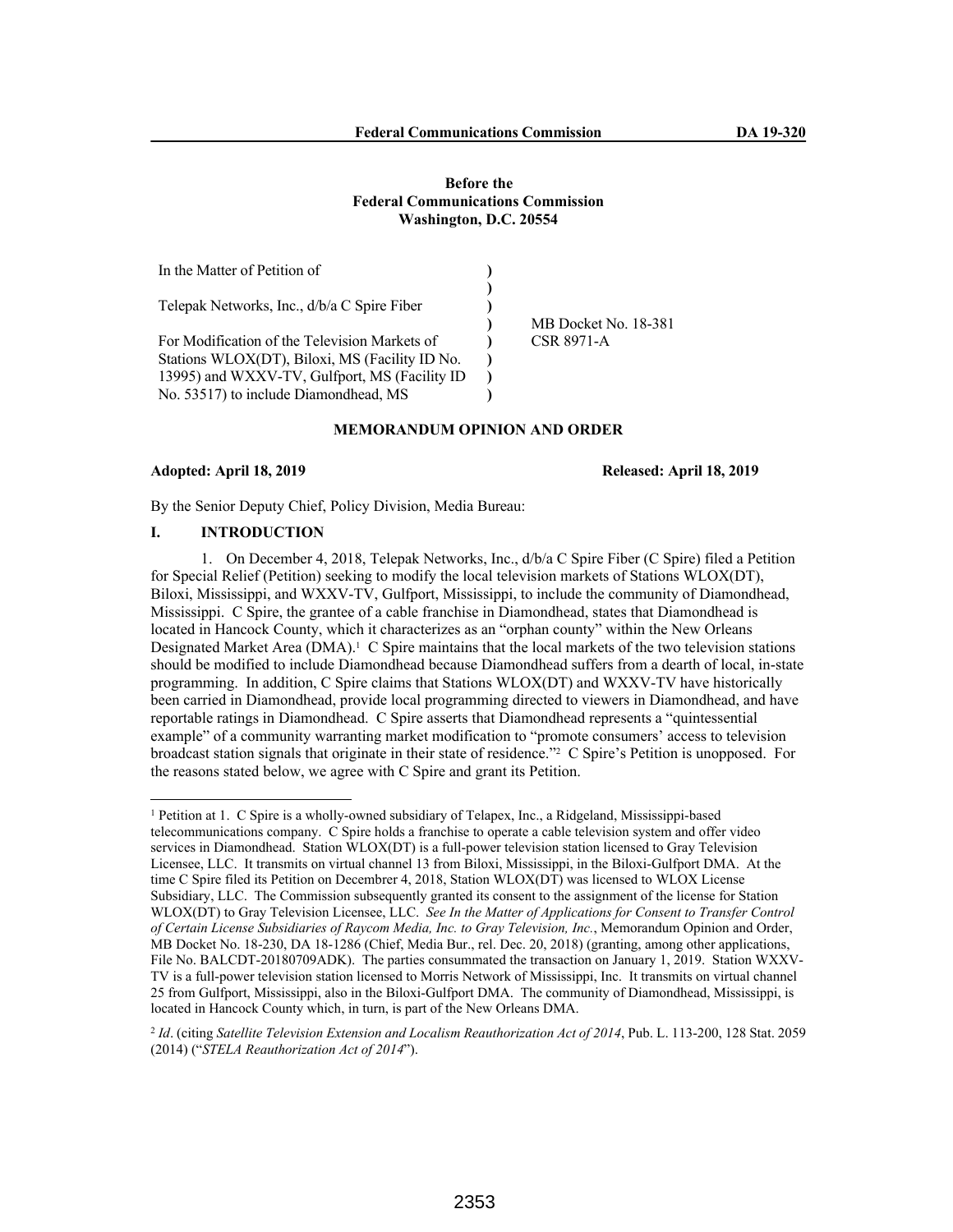# **II. BACKGROUND**

2. Pursuant to section 614 of the Communications Act of 1934, as amended (the Act), and implementing rules adopted by the Commission in its *Must Carry Order*, commercial television broadcast stations are entitled to assert mandatory carriage rights on cable systems located within the station's market.<sup>3</sup> A station's default market for this purpose is its DMA as defined by Nielsen Media Research.<sup>4</sup> A DMA is a geographic market designation that defines each television market exclusive of others, based on measured viewing patterns. Essentially, each county in the United States is allocated to a market based on which stations receive a preponderance of total viewing hours in the county.<sup>5</sup>

3. Under the Act, however, the Commission is also directed to consider changes in market areas. Section  $614(h)(1)(C)$  provides that the Commission may:

> with respect to a particular television broadcast station, include additional communities within its television market or exclude communities from such station's television market to better effectuate the purposes of this section.<sup>6</sup>

In considering such market modification requests, the Act provides that:

the Commission shall afford particular attention to the value of localism by taking into account such factors as –

(I) whether the station, or other stations located in the same area, have been historically carried on the cable system or systems within such community;

(II) whether the television station provides coverage or other local service to such community;

(III) whether modifying the market of the television station would promote consumers' access to television broadcast station signals that originate in their State of residence.

(IV) whether any other television station that is eligible to be carried by a cable system in such community in fulfillment of the requirements of this section provides news coverage of issues of concern to such community or provides carriage or coverage of sporting and other events of interest to the community;

 $6$  47 U.S.C. § 534(h)(1)(C).

<sup>&</sup>lt;sup>3</sup> Implementation of the Cable Television Consumer Protection and Competition Act of 1992, Broadcast Signal *Carriage Issues*, 8 FCC Rcd 2965, 2976-2977, paras. 42-47 (1993) ("*Must Carry Order"*).

<sup>4</sup> Section 614(h)(1)(C) of the Act, as amended by the Telecommunications Act of 1996, provides that a station's market shall be determined by the Commission by regulation or order using, where available, commercial publications which delineate television markets based on viewing patterns. *See* 47 U.S.C. § 534(h)(1)(C). Section 76.55(e) requires that a commercial broadcast television station's market be defined by Nielsen Media Research's DMAs. 47 CFR § 76.55(e); s*ee Definition of Markets for Purposes of the Cable Television Broadcast Signal Carriage Rules,* Order on Reconsideration and Second Report and Order, 14 FCC Rcd 8366 (1999) ("*Modification Final Report and Order"*).

<sup>&</sup>lt;sup>5</sup> For purposes of Nielsen's calculation, both over-the-air and cable television viewing are included. For a more complete description of how counties are allocated, *see* Nielsen Media Research's *Nielsen Station Index: Methodology Techniques and Data Interpretation.*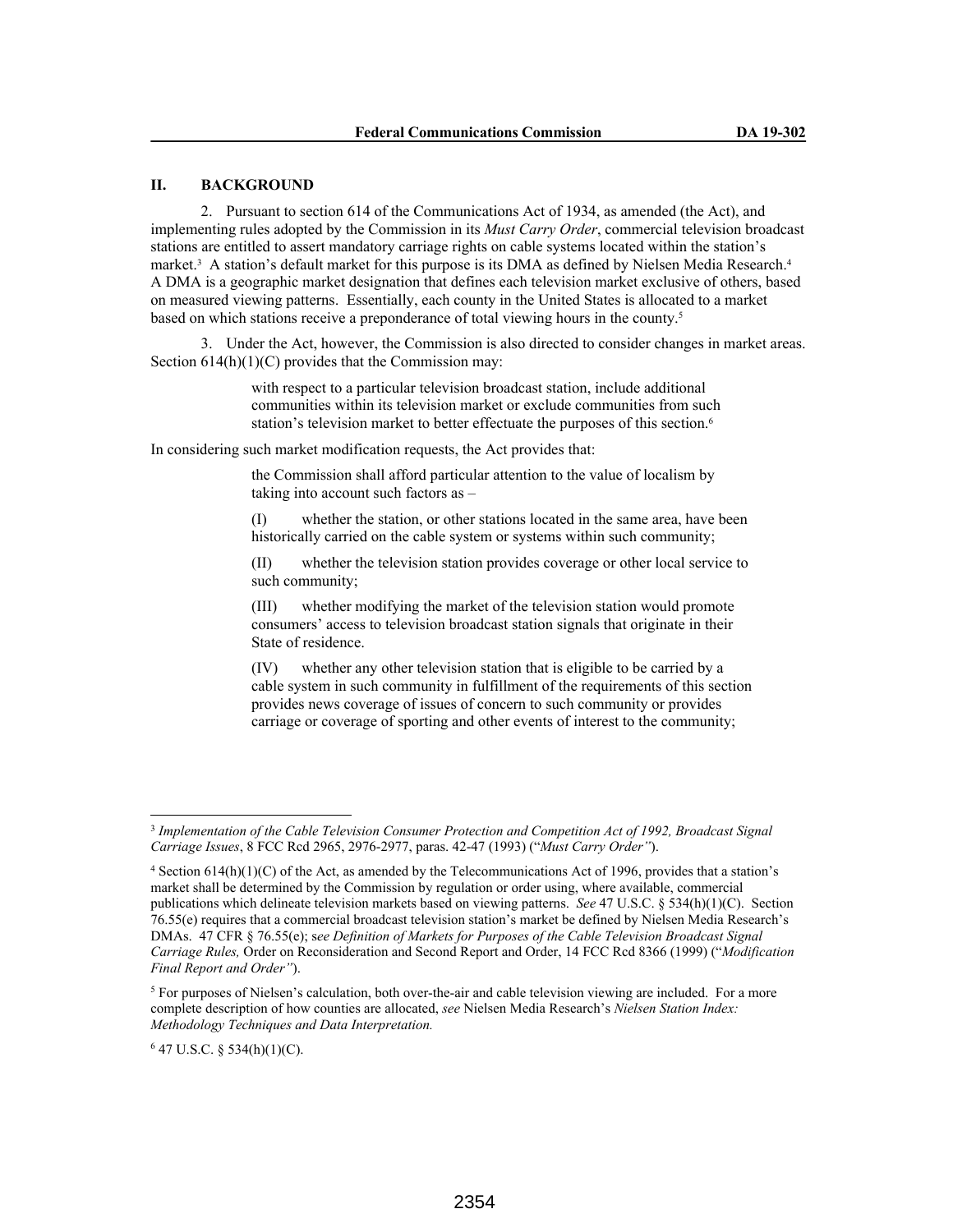(V) evidence of viewing patterns in cable and noncable households within the areas served by the cable system or systems in such community.<sup>7</sup>

*The STELA Reauthorization Act of 2014* (STELAR) added statutory factor three quoted above, requiring consideration of access to television stations that are located in the same state as the community considered for modification.<sup>8</sup> This new factor and the legislative history of STELAR reflect Congress's intent to promote consumer access to in-state and other relevant television programming, particularly in "orphan counties" whose residents have insufficient access to in-state programming.<sup>9</sup>

4. In order to establish a station's relationship to the community at issue as required by the Act, Section 76.59(b) of the Commission's rules requires requests for market modification to be supported by the following evidence:

> (1) A map or maps illustrating the relevant community locations and geographic features, station transmitter sites, cable system headend or satellite carrier local receive facility locations, terrain features that would affect station reception, mileage between the community and the television station transmitter site, transportation routes and any other evidence contributing to the scope of the market.

(2) Noise-limited service contour maps (for full-power digital stations) or protected contour maps (for Class A and low power television stations) delineating the station's technical service area and showing the location of the

\* \* \* \*

[This subsection] establishes certain criteria which the Commission shall consider in acting on requests to modify the geographic area in which stations have signal carriage rights. These factors are not intended to be exclusive, but may be used to demonstrate that a community is part of a particular station's market.

H.R. Rep. 102-628, 102d Cong., 2d Sess. 97 (1992). In adopting rules to implement Section 614 of the Act, the Commission indicated that requested changes should be considered on a community-by-community basis rather than on a county-by-county basis, and that they should be treated as specific to particular stations rather than applicable in common to all stations in the market. *Must Carry Order,* 8 FCC Rcd at 2977, n.139; *see also* 47 CFR § 76.59. While requests for cable market modications continue to be considered on a community-by-community basis, requests for satellie market modifications are considered on a county-by-county basis. *See STELAR Market Mod* 

<sup>&</sup>lt;sup>7</sup> 47 U.S.C. §534(h)(1)(C)(ii)(I)-(V). The five statutory factors are not intended to be exclusive. Each factor is valuable in assessing whether a particular community should be included in or excluded from a station's local market. The importance of particular factors will vary depending on the circumstances of each case. The Commission may also consider other relevant information. The legislative history of Section 614 of the Act states:

where the presumption in favor of [DMA] carriage would result in cable subscribers losing access to local stations because they are outside the [DMA] in which a local cable system operates, the FCC may make an adjustment to include or exclude particular communities from a television station's market consistent with Congress' objective to ensure that television stations be carried in the area in which they serve and which form their economic market.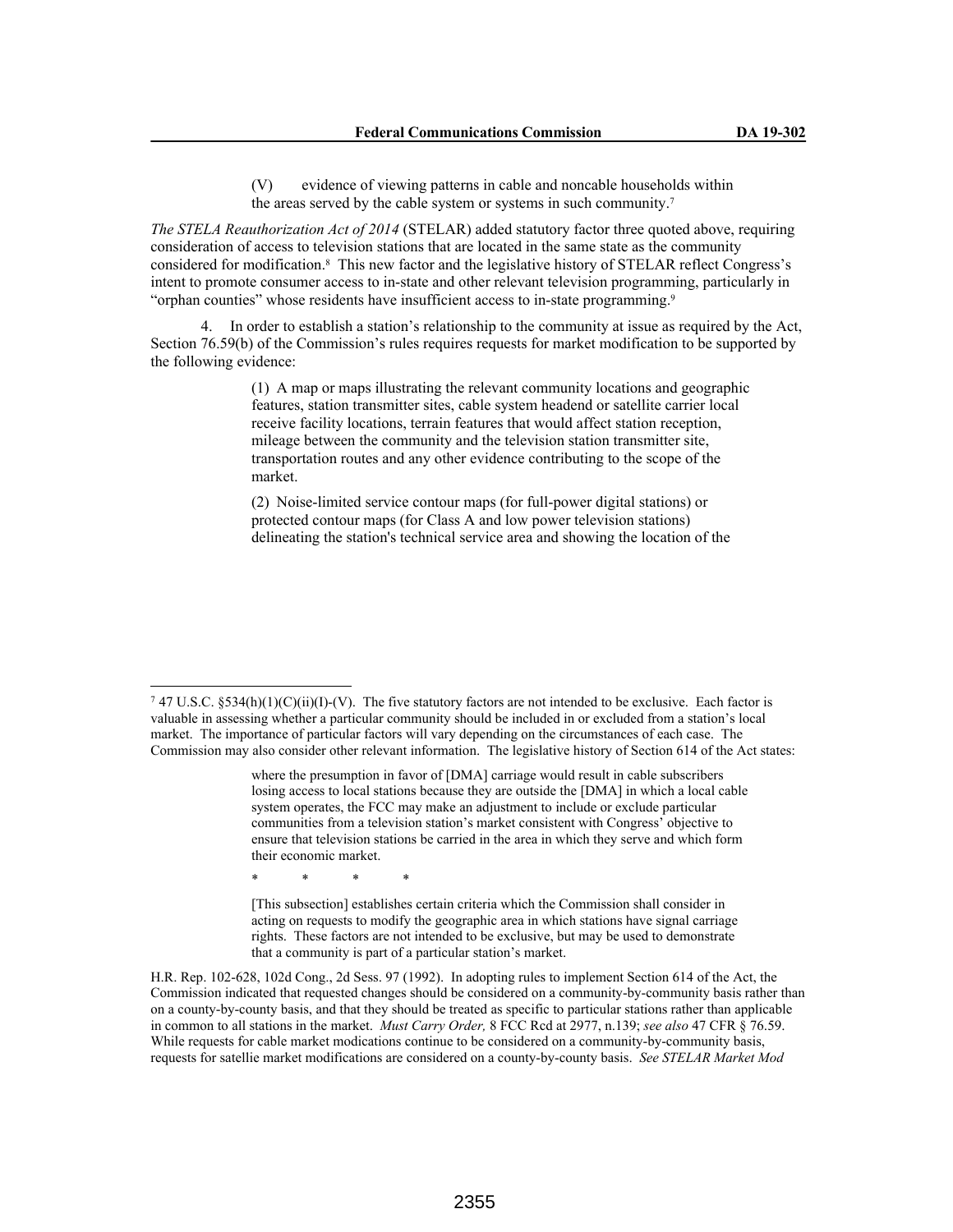cable system headends or satellite carrier local receive facilities and communities in relation to the service areas.<sup>10</sup>

(3) Available data on shopping and labor patterns in the local market.

(4) Television station programming information derived from station logs or the local edition of the television guide.

(5) Cable system or satellite carrier channel line-up cards or other exhibits establishing historic carriage, such as television guide listings.

(6) Published audience data for the relevant station showing its average all day audience (i.e., the reported audience averaged over Sunday-Saturday, 7 a.m.-1 a.m., or an equivalent time period) for both multichannel video programming distributor (MVPD) and non-MVPD households or other specific audience indicia, such as station advertising and sales data or viewer contribution records.

(7) If applicable, a statement that the station is licensed to a community within the same state as the relevant community.<sup>11</sup>

#### **III. DISCUSSION**

5. For the reasons set forth below, we find that Hancock County is an orphan county, and conclude that the evidence with respect to each of the stations weighs in favor of expanding its market. We therefore modify the markets of both Stations WLOX(DT) and WXXV-TV to include the community of Diamondhead, Mississippi.

<sup>9</sup> *See infra* para. 6.

<sup>10</sup> Section 76.59(b)(2) contains the following note: "Service area maps using Longley-Rice (version 1.2.2) propagation curves may also be included to support a technical service exhibit."

<sup>11</sup> 47 CFR § 76.59(b)(1)-(7). Petitions for special relief to modify television markets that do not include the above evidence may be dismissed without prejudice and may be re-filed at a later date with the appropriate filing fee. *STELAR Market Mod Order*, 30 FCC Rcd at 10424, para. 22. The Bureau may waive the requirement to submit certain evidence for good cause shown, particularly if it is in a position to resolve the petition without such evidence. *Tobacco Valley Communications*, 31 FCC Rcd 8972, 8976 n. 22 (MB 2016); 47 CFR § 1.3. Parties may submit whatever additional evidence they deem appropriate and relevant. *Tobacco Valley Communications*, 31 FCC Rcd 8972, 8976 n. 22 (MB 2016). We note that although not required by Section 76.59(b), detailed information about programming is extremely important in the orphan county context. Because geographic proximity tests have less significance in orphan county cases than in other market modification cases, programming information has increased importance in consideration of factor two, and it is essential in determining how much weight to give to factor three. We therefore strongly encourage and expect petitioners seeking addition of an orphan county, whether they are broadcasters or the counties themselves, to provide information about specific programming, sports, events, and

<sup>(…</sup>continued from previous page)

*Order*, 30 FCC Rcd at 10444-47, paras. 55-58.

<sup>8</sup> *See* 47 U.S.C. §§ 338(l)(2)(B)(iii), 534(h)(l)(C)(ii)(III). *See also Amendment to the Commission's Rules Concerning Market Modification, Implementation of Section 102 of the STELA Reauthorization Act of 2014, Report and Order, 30* FCC Rcd 10406 (2015) ("*STELAR Market Mod Order"*). *See also* Consolidated Appropriations Act of 2019, Pub. L. No. 116-6 (Feb. 15, 2019); Conference Report (H. Rept. 116-9) at 673 (noting that "despite the reforms made in STELAR, many communities continue to struggle with market modification petitions," and directing the Commission to continue to "provide a full analysis to ensure decisions on market modification are comprehensively reviewed and STELAR's intent to promote localism is retained" and "adhere to statutory requirements and congressional intent when taking administrative action under STELAR.").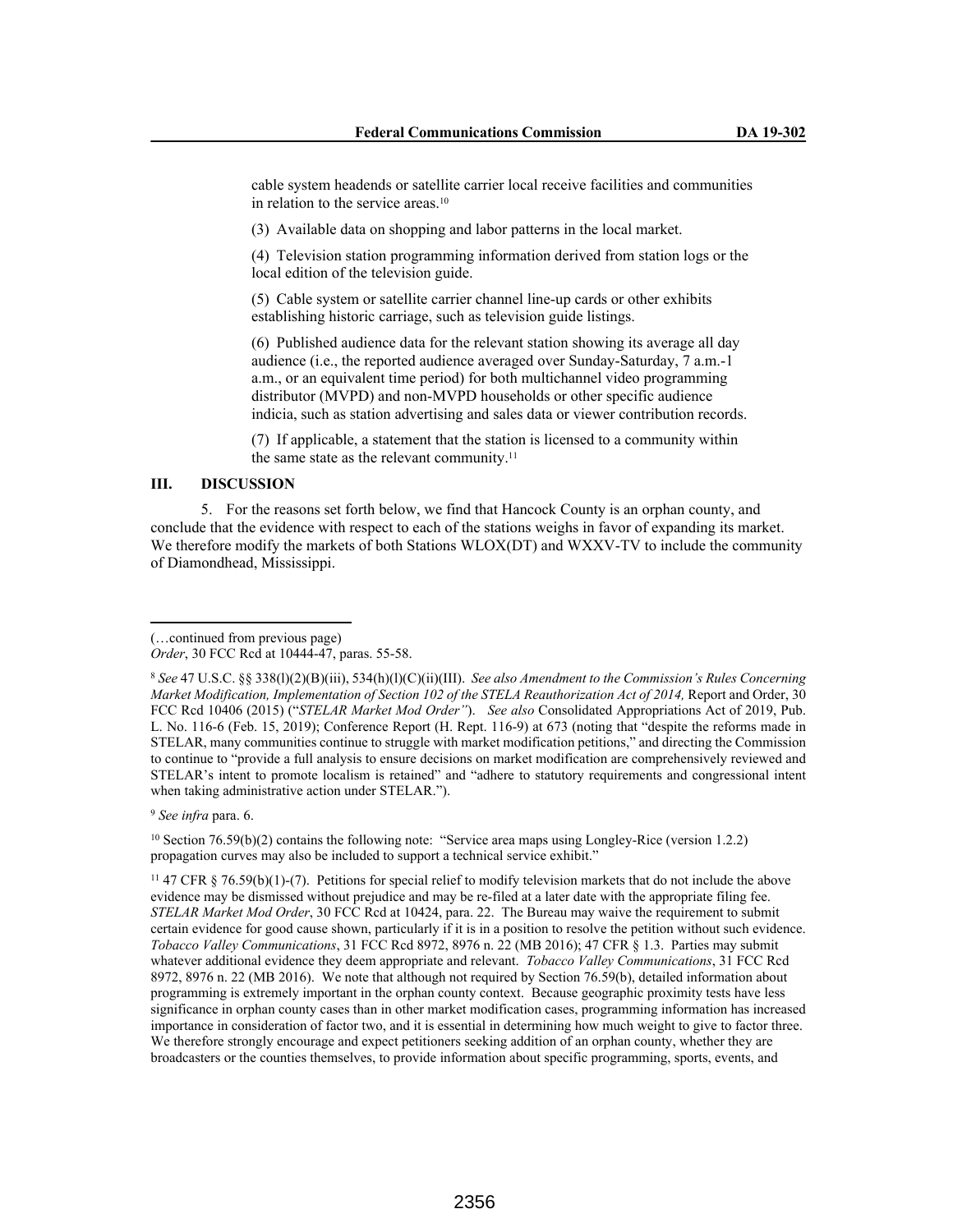### **A. Orphan County Status**

6. Hancock is an "orphan county" with insufficient access to in-state programming. An orphan county is a county that, as a result of the structure of a local market, is served exclusively, or almost exclusively, by television stations coming from a neighboring state.<sup>12</sup> Viewers residing in an orphan county often are unable to access their home state's news, politics, sports, emergency information, and other television programming. With the STELAR's revisions to the market modification process, Congress expressly intended to address orphan county situations like that of Hancock County, of which the community of Diamondhead is a part.<sup>13</sup> Indeed, the legislative history observed that "many" consumers, particularly those who reside in DMAs that cross State lines or cover vast geographic distances," may "lack access to local television programming that is relevant to their everyday lives" and instructs us to "consider the plight of these consumers when judging the merits of a [market modification] petition …, even if granting such modification would pose an economic challenge to various local television broadcast stations."<sup>14</sup> In order to best effectuate the goals of the STELAR, we place a strong emphasis on Congress' concern about orphan county situations in analyzing the factors in this case. We therefore will give substantial weight to the local and in-state programming a petitioner proposes to bring to the orphan counties, as well as to government official and consumer comments supporting a proposed market modification.<sup>15</sup>

7. In the instant case, we find that Hancock County, within which Diamondhead is located, is an orphan county with insufficient access to in-state programming. Hancock is currently within the New Orleans DMA. C Spire demonstrates that Diamondhead residents have been deprived of the ability to receive their preferred in-state Mississippi television broadcast stations and instead are relegated to local broadcast content that is oriented to Louisiana. In particular, C Spire shows that residents of Diamondhead are currently underserved by the broadcast stations in the current DMA because they are deprived of in-state news, politics, sports, and weather. Notably, the requested modification is supported by comments from government officials, business leaders, and local residents.<sup>16</sup> Thus, grant of the Petition would bring much desired in-state programming to residents of Diamondhead.

## **B. Station WLOX(DT), Biloxi, Mississippi Market Modification Analysis**

8. *Historic Carriage.* The first statutory factor we must consider is "whether the station, or other stations located in the same area, have been historically carried on the cable system or systems within such community."<sup>17</sup> According to C Spire, "Commission records indicate that WLOX was carried in Diamondhead by the incumbent cable system since its inception in 1985. WLOX was dropped January 1, 2018 from the incumbent cable system in Diamondhead, and the remaining portions of Hancock

<sup>(…</sup>continued from previous page)

news stories relevant to the community at issue that have been broadcast by the station(s) at issue, and, if relevant, also demonstrate that such programming is not regularly broadcast by any station currently serving the county.

<sup>12</sup> *STELAR Market Mod Order,* 30 FCC Rcd at 10408, note 5.

<sup>&</sup>lt;sup>13</sup> The "core purpose of this [market modification] provision of the STELAR [is] to promote consumer access to instate and other relevant programming." *STELAR Market Mod Order*, 30 FCC Rcd at 10415, para. 12.

<sup>&</sup>lt;sup>14</sup> Report from the Senate Committee on Commerce, Science, and Transportation accompanying S. 2799, 113<sup>th</sup> Cong., S. Rep. No. 113-322 at 11 (2014).

<sup>15</sup> STELAR Market Mod Order at 10417, n.61.

<sup>16</sup> *See* Petition at 1-2, 3-4, 11-12, 14-16, 24, and 28; Exhibits 10-13.

 $17$  47 U.S.C. § 534(h)(1)(C)(ii)(I).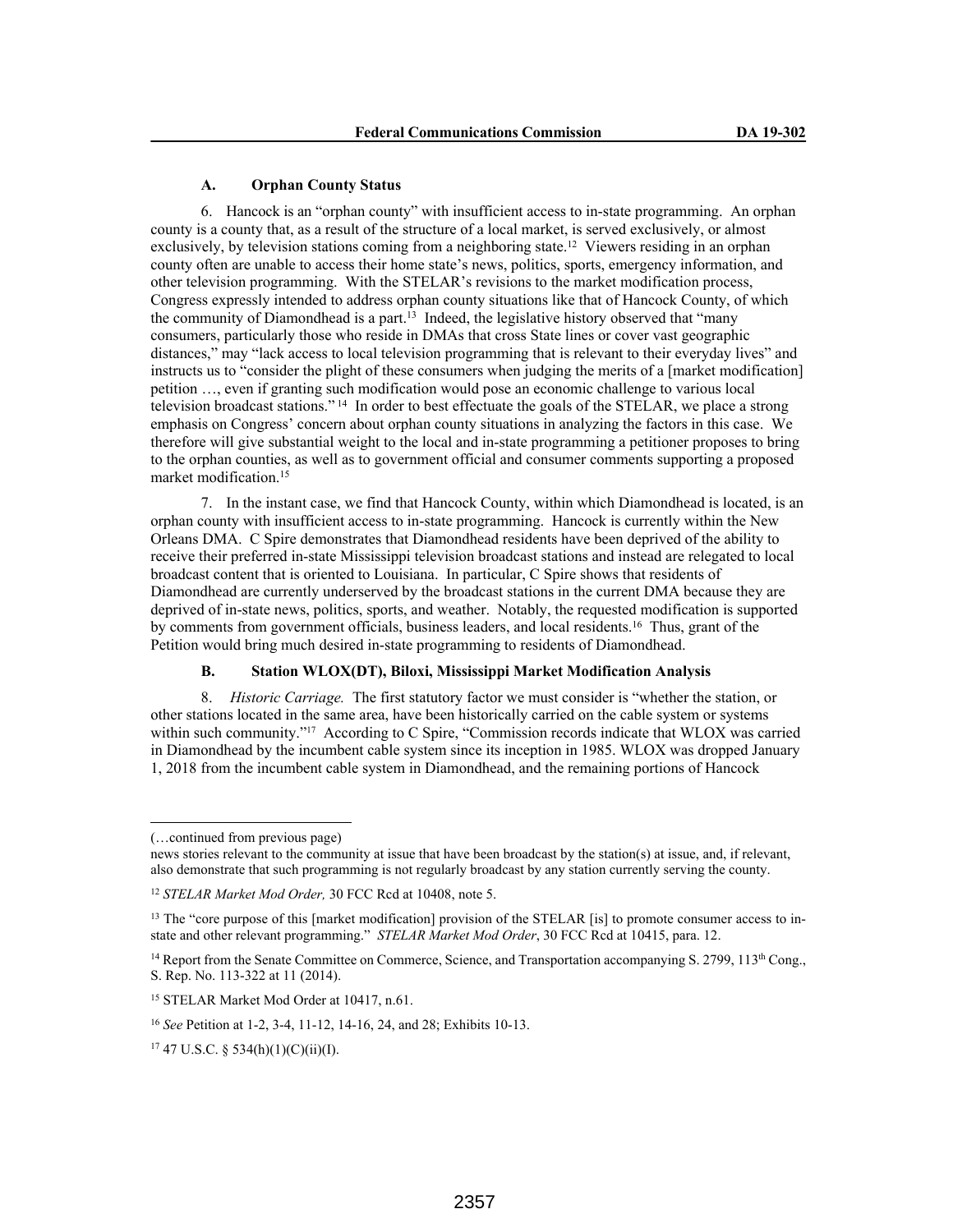County."<sup>18</sup> C Spire maintains that the historical carriage of Station WLOX(DT) in Diamondhead is a factor that weighs in favor of granting its Petition.19 We agree. In the ordinary course, we do not necessarily expect strong evidence of historic carriage in orphan counties.20 However, it is uncontested that Station WLOX(DT) was carried by the incumbent cable system in Diamondhead on a continuing basis for more than three decades. We therefore find that this factor weighs in favor of granting the Petition with respect to Station WLOX(DT).

9. *Local Service*. Second, we consider "whether the television station provides coverage or other local service to such community."21 In evaluating this factor, we consider the extent to which Station WLOX(DT) places its noise-limited contour over Diamondhead, its geographical proximity to Diamondhead, and its programming nexus to that community. According to C Spire's undisputed evidence, Station WLOX(DT)'s noise-limited contour encompasses entirely the Diamondhead community.<sup>22</sup> In addition, C Spire asserts that there are no natural terrain features or obstacles between Station WLOX(DT) and Diamondhead that would interfere with its signal.23 C Spire further demonstrates that Biloxi, Mississippi, the community of license of Station WLOX(DT), is located only 35 miles from Diamondhead,<sup>24</sup> while New Orleans, Louisiana is located nearly 59 miles away from Diamondhead.<sup>25</sup> C Spire also states that WLOX(DT) provides substantial local programming, including news programming, aimed at the Diamondhead community.26 C Spire references various news articles appearing on the station's website related to Diamondhead,<sup>27</sup> a survey of Diamondhead residents showing a preference for Station WLOX(DT)'s programming over that provided by New Orleans television stations,28 and testimonial letters in support of the requested market modification from Diamondhead's mayor and the Hancock County Chamber of Commerce.29 Indeed, according to C Spire, few people in Diamondhead regard the television stations in New Orleans as their "local stations," and they look to Station

 $21$  47 U.S.C. § 534(h)(1)(C)(ii)(II).

- <sup>24</sup> *Id*. at Exhibits 6 and 7.
- <sup>25</sup> *Id*. at Exhibit 1.

<sup>18</sup> Petition at 7-8 (footnotes in original omitted).

<sup>19</sup> *Id*. at 8.

<sup>20</sup> *See e.g., In the Matter of Monongalia County, WV, and Preston County, WV, Petitions for Modification of the Satellite Television Markets of WDTV, Weston, WV, and WBOY-TV and WVFX, Clarksburg, WV*, Memorandom Opinion and Order, 33 FCC Rcd. 1168 (MB, Policy Div., rel. Feb. 7, 2017), at para 20.

<sup>22</sup> Petition at Exhibit 5.

<sup>23</sup> *Id*. at 8.

<sup>26</sup> *See, e.g.*, Petition at 10-11 ("In 2018 alone, WLOX has covered a new visitors center coming to Diamondhead, the opening of a public pumpkin patch in Diamondhead, a 9 mile water trail and the introduction of kayaks that launched this past summer in Diamondhead, coverage of a plane crash in Diamondhead, including raw footage of the wreckage, and the hosting of the Blessing of the Classics in Diamondhead, just to mention a few. Since 2009 there have been over 100 stories that directly relate to the small Diamondhead community, besides hundreds more that apply to the entire region of southern Mississippi. This local coverage included highly important and timely messages such as whether or not Diamondhead would become a city, information on burglars that robbed 7 businesses in Hancock County, including some in Diamondhead, that were still at large (which included identifying information about the suspect), up to date traffic information, such as when the major highway that runs through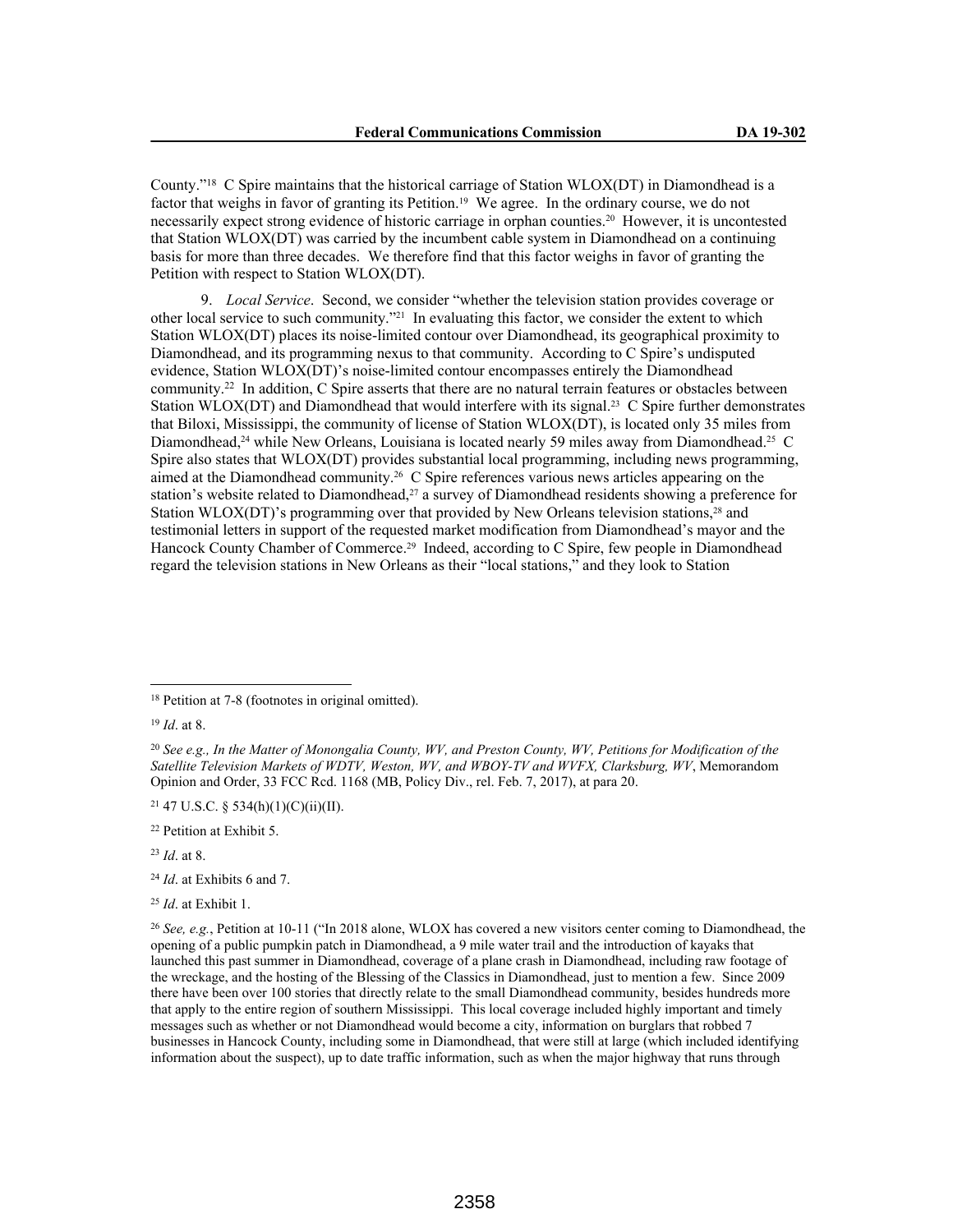WLOX(DT) to provide regular coverage of local news, sports, emergency information, and weather.<sup>30</sup> In addition, C Spire maintains that there exists a strong economic connection -- including shopping and labor -- between Station WLOX(DT)'s community of license, Biloxi, Mississippi, and Diamondhead. We find that this factor weighs in favor of the inclusion of the Diamondhead community in Station WLOX(DT)'s local market.

10. *Access to In-State Stations*. The third factor we consider is "whether modifying the local market of the television station would promote consumers' access to television broadcast station signals that originate in their State of residence."<sup>31</sup> This factor is satisfied by introduction of an in-state station to a community, but weighs more heavily in favor of modification if the petitioner shows that the involved station provides programming specifically related to subscribers' state of residence, and may be given even more weight if subscribers in the new community have little, or no, access to such in-state programming.<sup>32</sup> Station WLOX(DT) is licensed to Biloxi, Mississippi, which is within the same state as Diamondhead. Moreover, Station WLOX(DT) provides considerable programming, including news programming, produced in and about the State of Mississippi.33 However, C Spire concedes that the station is available over-the-air to Diamondhead residents.<sup>34</sup> Accordingly, this factor weighs heavily in favor of the requested market modification, but is not given the greatest possible weight.

11. *Other Local Stations*. Fourth, we consider "whether any other television station that is eligible to be carried by a cable system in such community in fulfillment of the requirements of this section provides news coverage of issues of concern to such community or provides carriage or coverage of sporting events of interest to the community."35 In general, the Commission has interpreted this factor as enhancing a station's market modification petition if other stations do not sufficiently serve the community at issue; however, other stations' service to the communities rarely has counted against a petition.<sup>36</sup> According to C Spire, "while the New Orleans stations offer some minimal local coverage to Diamondhead, the coverage falls well short of the local service needed to adequately inform

<sup>27</sup> *Id*. at 10-11.

<sup>29</sup> *Id*. at 12-13.

<sup>30</sup> *Id*. at 19-22.

<sup>31</sup> 47 U.S.C. § 338(l)(2)(B)(iii).

<sup>32</sup> *STELAR Market Modification Report and Order*, 30 FCC Rcd at 10420, para. 18.

<sup>33</sup> Petition at 10 and Exhibit 22 ("A review of the WLOX programming guide indicates the vast amount of content directed at Mississippi residents. On a typical day, from 4:30 AM to 7 AM WLOX ABC airs "Good Morning Mississippi." WLOX ABC also provides daily local news coverage from: 11:00 AM to 11:30 AM, 5:00 PM to 5:30 PM, 6:00 PM to 6:30 PM, and 10:00 PM to 10:30 PM, with a rerun of the 10 o'clock news at 1:00 AM. WLOX CBS also airs "Good Morning Mississippi" from 4:00 to 7:00 AM and provides local news coverage from 5 to 5:30 PM, 6 to 6:30 PM, and 10 to 10:30 PM.") (citations omitted); *see also supra* para 9.

<sup>34</sup> *Id*. at 7, 8, 22, and 23.

<sup>35</sup> 47 U.S.C. § 534(h)(1)(C)(ii)(IV).

<sup>36</sup> *See, e.g., Petition for Modification of Dayton, OH Designated Mkt. Area with Regard to Television Station WHIO-TV, Dayton, OH*, Memorandum Opinion and Order, 28 FCC Rcd 16011, 16019, para. 22 (MB 2013); *Petition of* 

<sup>(…</sup>continued from previous page)

Diamondhead reopened after a large crash at the Diamondhead exit, and information about Diamondhead's new curbside recycling program. Additionally, WLOX covers Hancock High School sports teams (the high school where most Diamondhead teenagers attend), Diamondhead traffic accidents, crime and human interest stories about residents.") (citations omitted).

<sup>28</sup> *Id*. at 11-12.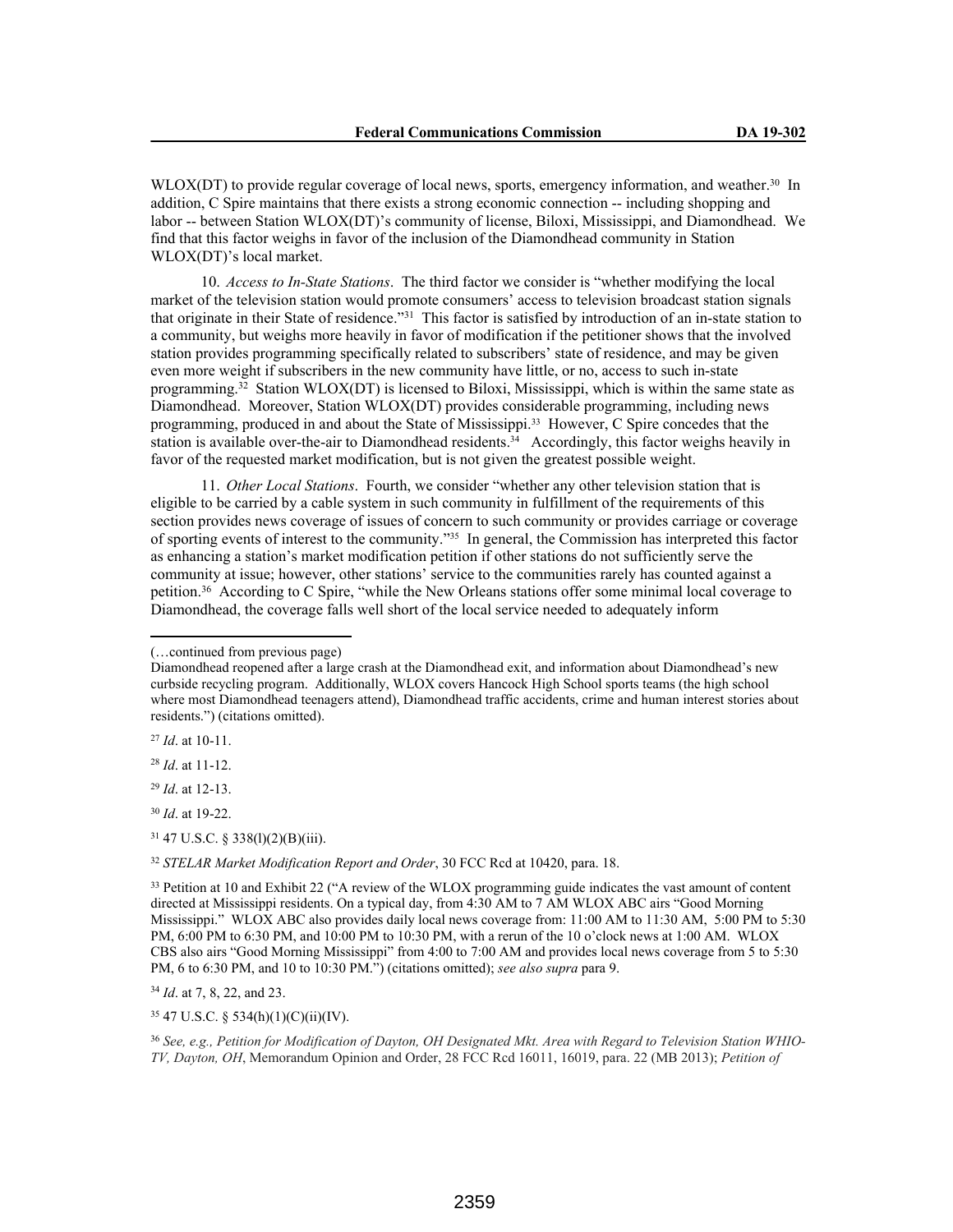Diamondhead residents about local news, weather, sports and community affairs."37 C Spire further observes that "New Orleans is not just in a different congressional district, but a different state with politics of little or no impact to the Diamondhead residents."38 Nonetheless, C Spire does not dispute that the stations currently serving Diamondhead provide at least some "news coverage of issues of concern" to Diamondhead, and carriage or coverage of at least some "sporting and other events of interest" to the community. On balance, therefore, we find that this factor weighs neither against nor in favor of the Petition, and we consider it to be neutral in our analysis of the requested modification.

12. *Viewing Patterns*. The fifth statutory factor focuses on "evidence of viewing patterns in cable and noncable households within the areas served by the cable system or systems in such community."<sup>39</sup> C Spire provides Nielsen data demonstrating that Station WLOX(DT) enjoys measurable viewing patterns among residents in Hancock County, where Diamondhead is located.40 Based on the information before us, we find that Station WLOX(DT) enjoys moderate viewership in Hancock County. Accordingly, we find that that the fifth statutory factor weighs in favor of the requested market modification.

# **C. Station WXXV-TV, Gulfport, Mississippi Market Modification Analysis**

13. *Historic Carriage.* According to C Spire, "Commission records indicate that WXXV has been carried in Diamondhead by the incumbent cable operator since at least 2006 and has been consistently carried in Diamondhead during the past 12 years."41 In the ordinary course, we do not necessarily expect strong evidence of historic carriage in orphan counties.42 Consequently, evidence that Station WXXV-TV has been carried locally for more than a dozen years is notable.<sup>43</sup> We therefore find that this factor weighs in favor of granting the Petition with respect to Station WXXV-TV.

14. *Local Service*. C Spire demonstrates with sufficient evidence that Diamondhead falls entirely within Station WXXV-TV's noise-limited contour.<sup>44</sup> In addition, C Spire asserts that there are no natural

<sup>37</sup> Petition at 16.

<sup>38</sup> *Id*.

<sup>39</sup> 47 U.S.C. § 543(h)(1)(C)(ii)(V).

<sup>40</sup> According to C Spire, "Nielsen data shows that WLOX reached 48% of Hancock County in a typical 24 hour measured window. There are 17,270 TV Households in Hancock County. This report indicates that WLOX is shown to have approximately 4,400 viewers in Hancock County, qualifying as a measurable viewing pattern. In the morning, WLOX had 1,151 viewers in Hancock County, accounting for 14% of the DMA viewing. In the Total Day 3a-3a ratings, WLOX had approximately 440 viewers, accounting for 5% of the DMA viewing. WLOX's stations were the most popular broadcast stations in Hancock County. Approximately 81% of Hancock County's residents stated they get their daily TV news from WLOX ABC. In addition, WLOX is on the FCC's Significantly Viewed TV Stations list for Hancock County. WLOX station representatives indicate that approximately 23% of the population in Hancock County are over the air (antenna) viewers of WLOX, further indicating that individuals in Hancock County turn to these two channels for their local news coverage needs." Petition at 18.

<sup>41</sup> *Id*. at 22.

<sup>42</sup> *See supra* note 23.

<sup>44</sup> Petition at 23, Exhibit 18.

<sup>(…</sup>continued from previous page)

*Tennessee Broad. Partners for Modification of the Television Market for WBBJ-TV/DT, Jackson, Tennessee*, Memorandum Opinion and Order, 23 FCC Rcd 3928, 3947, para. 49 (MB 2008).

<sup>43</sup> *See e.g., In the Matter of WSBS Licensing, Inc. For Modification of the Television Market for WSBS-TV, Key West, FL,* Memorandum Opinion and Order, 32 FCC Rcd. 4159 (MB, Policy Div., rel. May 25, 2017), at para 7 (carriage since "at least 2006" found to satisfy "historical carriage" criterion).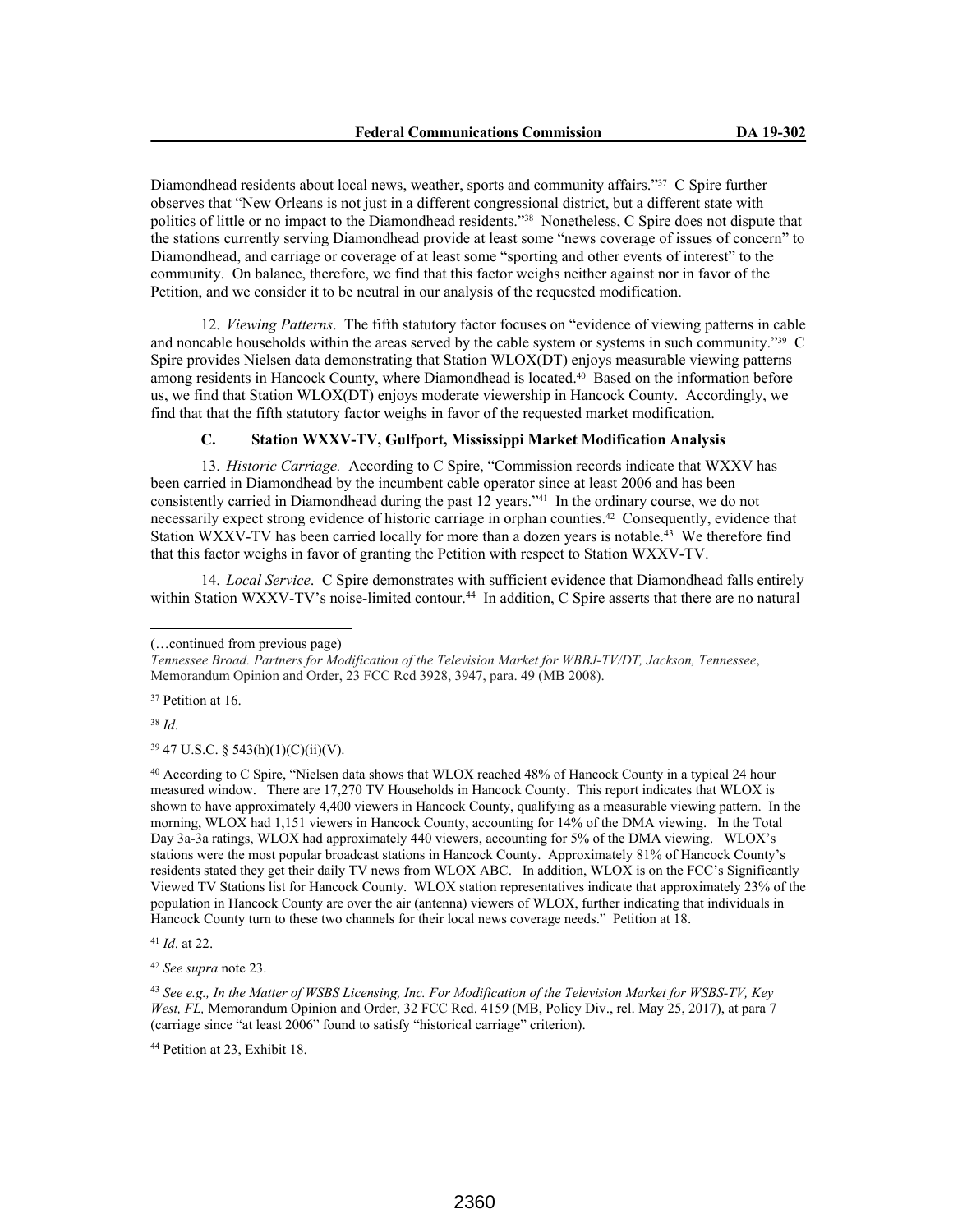terrain features or obstacles between Diamondhead and Station WXXV-TV that would interfere with or otherwise obstruct the station's service.45 C Spire also shows that Station WXXV-TV is geographically close to Diamondhead. According to C Spire, Gulfport, the community of license of WXXV-TV, is located less than 23 miles from Diamondhead, compared to the nearly 59 miles that separate New Orleans and Diamondhead.46 C Spire further maintains that Station WXXV-TV has consistently provided programming of interest to the residents of Diamondhead.47 It claims that Station WXXV-TV provides "extensive coverage" of local public high school sports (including football, basketball, volleyball and softball), local high school performing arts, and weather-related school closings impacting residents of Hancock County. C Spire also states that Station WXXV-TV covers Diamondhead traffic accidents, crime and human interest stories.48 In addition, C Spire asserts that there exists a strong economic connection -- including shopping and labor -- between Station WXXV-TV's community of license, Gulfport, Mississippi, and Diamondhead. C Spire maintains that Diamondhead and Gulfport are connected by a major interstate, and census data reveal that a substantial percentage of people residing in Diamondhead commute to work in Gulfport.<sup>49</sup> We find that this factor weighs in favor of the inclusion of the Diamondhead community in Station WXXV(DT)'s local market.

15. *Access to In-State Stations*. As discussed above, this factor is satisfied "by introduction of an in-state station to a community, but weighs more heavily in favor of modification if the petitioner shows that the involved station provides programming specifically related to subscribers' state of residence, and may be given even more weight if subscribers in the new community have little, or no, access to such instate programming."<sup>50</sup> C Spire argues that we should give this factor the greatest possible weight due to Station WXXV-TV's "extensive programming for and about the residents of Mississippi"<sup>51</sup> and the limited coverage of Mississippi provided by stations in the New Orleans DMA.52 C Spire concedes, however, that Station WXXV-TV is available to Diamondhead cable subscribers, and is available over-

<sup>46</sup> *Id*.

<sup>48</sup> *Id*. at 25-26.

<sup>50</sup> *STELAR Market Modification Report and Order*, 30 FCC Rcd at 10420, para. 18.

<sup>51</sup> Petition at 27 and at 24-25 ("A review of WXXV's Programming Guide indicates the vast amount of content directed at Mississippi residents. WXXV Fox provides daily local news coverage 7 to 9 AM, 5 to 5:30 PM, and 9 to 10 PM. WXXV NBC provides daily local news from 5 to 7 AM, 12 to 12:30 PM, 5:30 to 6 PM, and 10 to 10:30.")

<sup>45</sup> *Id*. at 23.

<sup>47</sup> In this regard, C Spire states: "In 2018 alone, WXXV has covered the opening of the Diamondhead Bayou Drive Kayak Launch, a fatal accident on I-10 near Diamondhead, a Diamondhead businessman running for U.S. Senate, and a story introducing the new city manager for Diamondhead. Since 2009 there have been over 130 stories that directly relate to the small Diamondhead community, besides over 220 more that apply to Hancock County. This local coverage included highly important and timely messages such as announcements containing the time and location of town hall meetings, coverage of an accident causing delays on I-10, the review process for the Diamondhead mayoral election, information on the primary runoff elections, and updates on economic improvement projects in Diamondhead, including when the projects would be finished." *Id.* at 25, Exhibit 21 (citations omitted).

<sup>49</sup> *Id*. at 30-31. According to the Hancock Chamber of Commerce: "Diamondhead is 39 minutes from Biloxi and only 30 minutes from Gulfport. Diamondhead residents are much more likely to work, shop, and visit these two Mississippi cities on a regular basis. On the other hand, New Orleans is over an hour from Diamondhead, and the only reasonable means of accessing the city is across Lake Pontchartrain. Since the citizens of Diamondhead are much more likely to turn to Biloxi and Gulfport for their everyday needs, it is only natural they would be more interested in the coverage that the Biloxi/Gulfport stations provide them, especially since the stations consider Diamondhead an important part of their coverage." *Id.* at 31, Exhibit 13.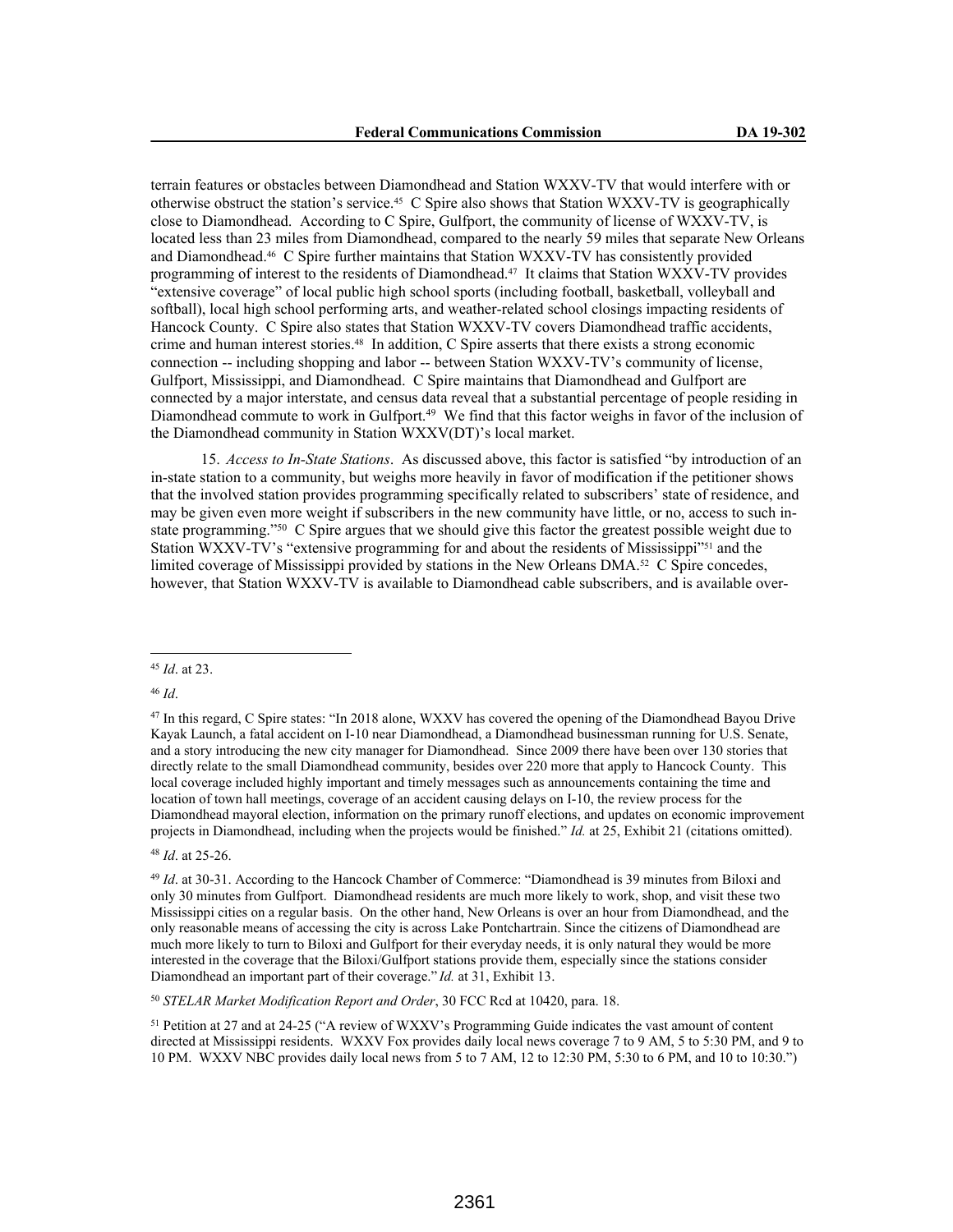the-air to Diamondhead residents.53 Accordingly, this factor weighs heavily in favor of the requested market modification, but is not given the greatest possible weight.

16. *Other Local Stations*. As it does with respect to Station WLOX(DT), C Spire argues that the New Orleans DMA stations offer little local programming aimed at Diamondhead, but does not dispute that these stations provide at least some "news coverage of issues of concern" to Diamondhead, and carriage or coverage of at least some "sporting and other events of interest" to the community.<sup>54</sup> Accordingly, we find that this factor weighs neither against nor in favor of the Petition, and we consider it to be neutral in our analysis of the requested modification.

17. *Viewing Patterns*. C Spire provides Nielsen data showing that Station WXXV-TV enjoys measurable viewing patterns among residents in Hancock County, where Diamondhead is located.<sup>55</sup> Based on the information before us, we find that Station WXXV-TV enjoys moderate viewership in Hancock County. Accordingly, we find that that the fifth statutory factor weighs in favor of the requested market modification.

# **IV. CONCLUSION**

18. The issue before us is whether to grant Petitioner's requests to modify the local markets of Stations WLOX(DT) and WXXV-TV, both of which are located in the Biloxi-Gulfport (Mississippi) DMA, to include the cable community of Diamondhead in Hancock County, Mississippi, which is currently assigned by Nielsen to the New Orleans (Louisiana) DMA. Section 614 of the Communications Act permits the Commission to add or exclude communities from a station's local television market to better reflect market realities and to promote residents' access to local programming from broadcasters located in their State.<sup>56</sup> Under this statutory provision, the Commission must afford particular attention to the value of localism.<sup>57</sup>

19. With respect to both of the stations, we are persuaded by the overall strength of the evidence that a sufficient market nexus exists between the station and Diamondhead. We accordingly grant the requests for market modification, and order the addition of Diamondhead to the local markets of Stations WLOX(DT) and WXXV-TV.58

<sup>52</sup> *Id*. at 27.

<sup>53</sup> *Id*. at 7, 8, 22, and 23.

<sup>54</sup> *See supra* para. 11 (Discussing the Commission's treatment of this factor as enhancing a party's market modification petition if other stations do not sufficiently serve the community at issue.).

<sup>55</sup> According to C Spire: "Based upon the Nielsen Coverage Report, in the morning WXXV had 301 viewers in Hancock County, which accounts for 4% of DMA viewers. Based upon the Total Day 3a-3a data, there are 125 households viewing WXXV, for 1% of the New Orleans DMA viewing. Based Approximately 38.7% of Hancock County's residents stated they get their daily TV news from WXXV ABC. WXXV station representatives indicate that approximately 23% of the population in Hancock County are over the air (antenna) viewers of WXXV, further indicating that individuals in Hancock County turn to these two channels for their local news coverage needs." Petition at 29-30, Exhibits 14 and 15 (footnotes omitted).

<sup>56</sup> 47 U.S.C. § 534(h)(1)(C).

<sup>57</sup> *Id.*

<sup>58</sup> We remind Stations WLOX(DT) and WXXV-TV of their individual obligations to elect retransmission consent or mandatory carriage with respect to Diamondhead within 30 days of the release of this Order. We also remind C Spire and Cable One, Diamondhead's incumbent cable operator, of their obligation to commence carriage within 90

<sup>(…</sup>continued from previous page)

<sup>(</sup>citations omitted).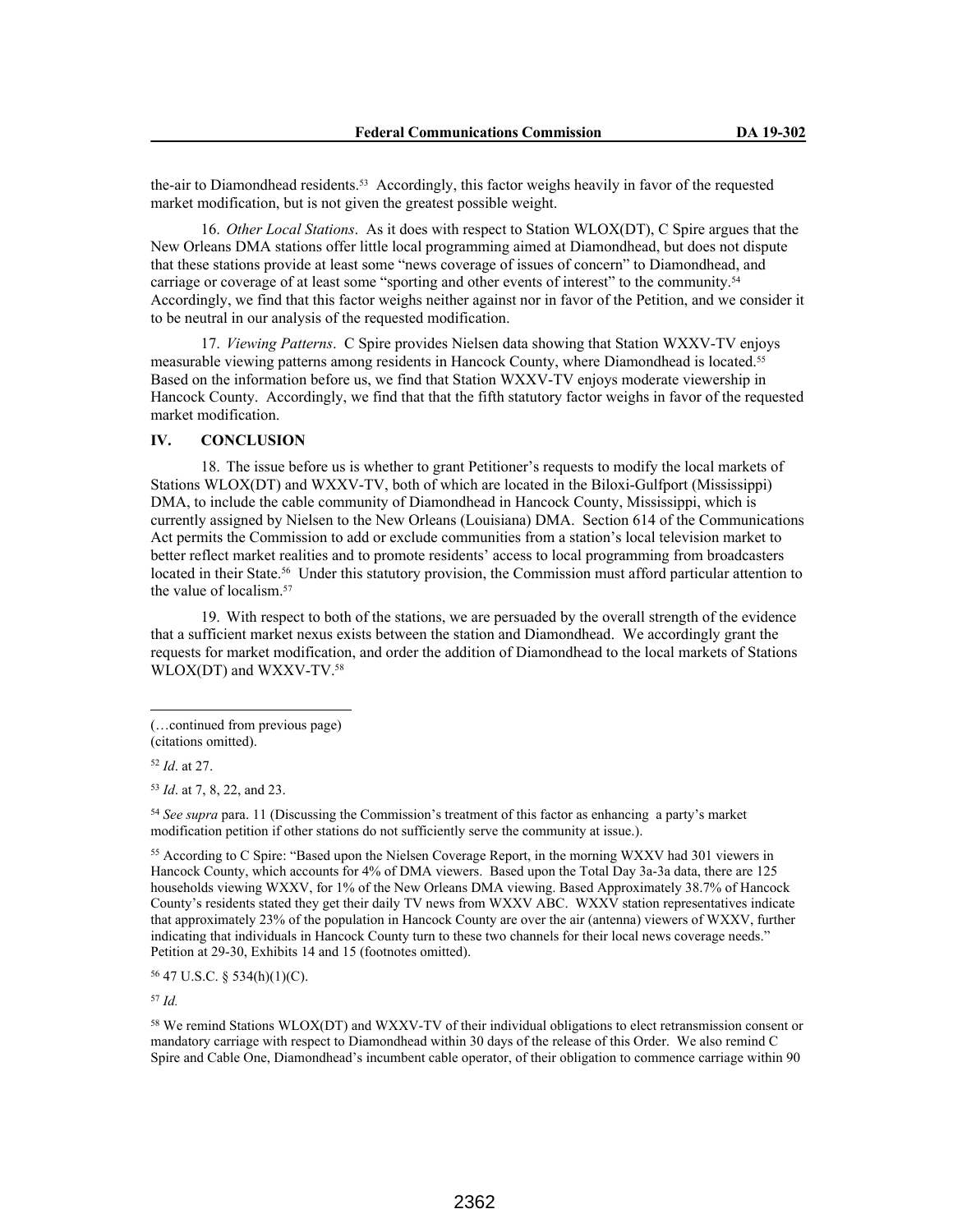**Federal Communications Commission DA 19-302**

<sup>(…</sup>continued from previous page)

days of that election, unless the station(s) have elected retransmission consent and the parties have not agreed to carriage. 47 CFR § 76.64(f)(5).